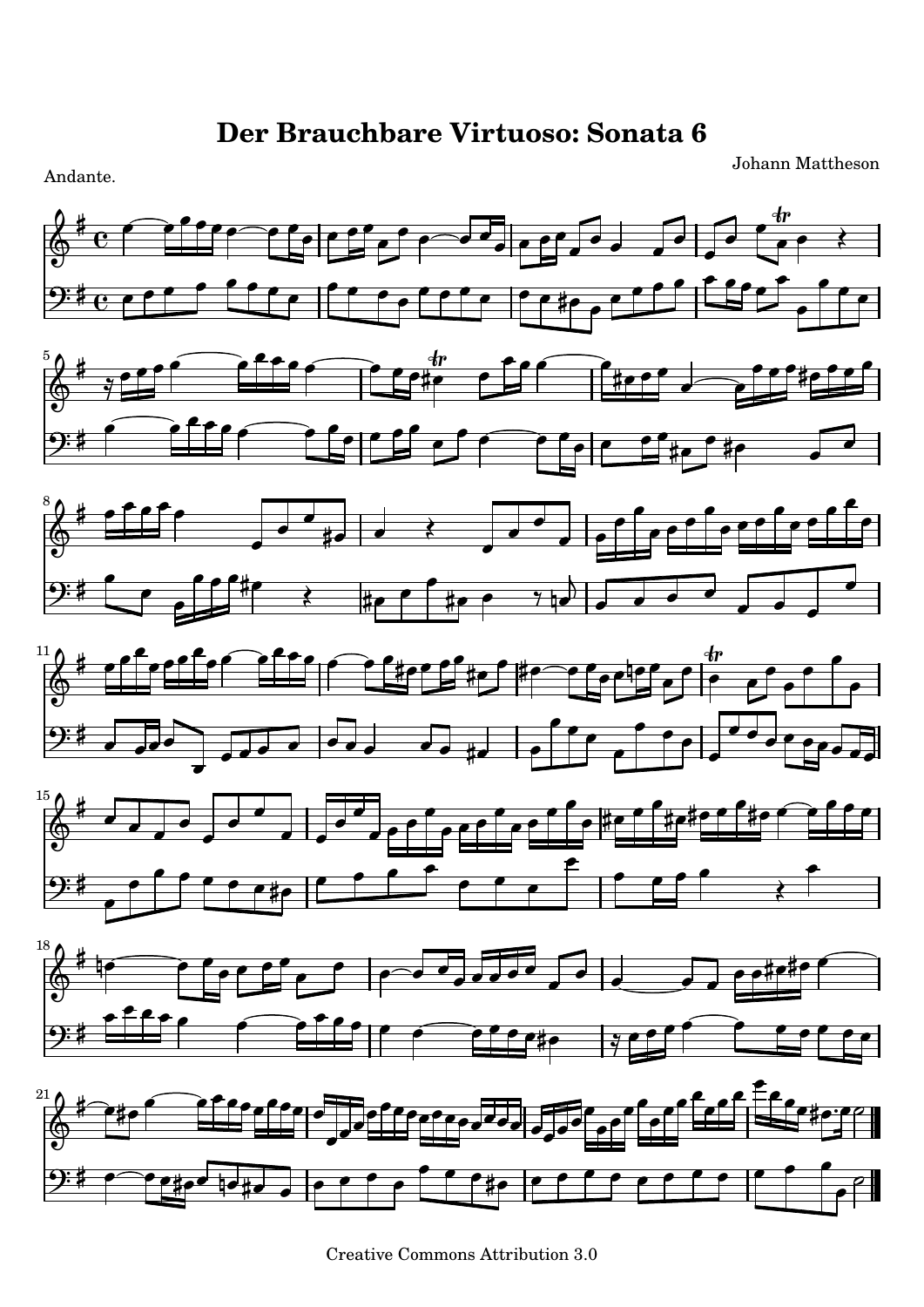Corrente.













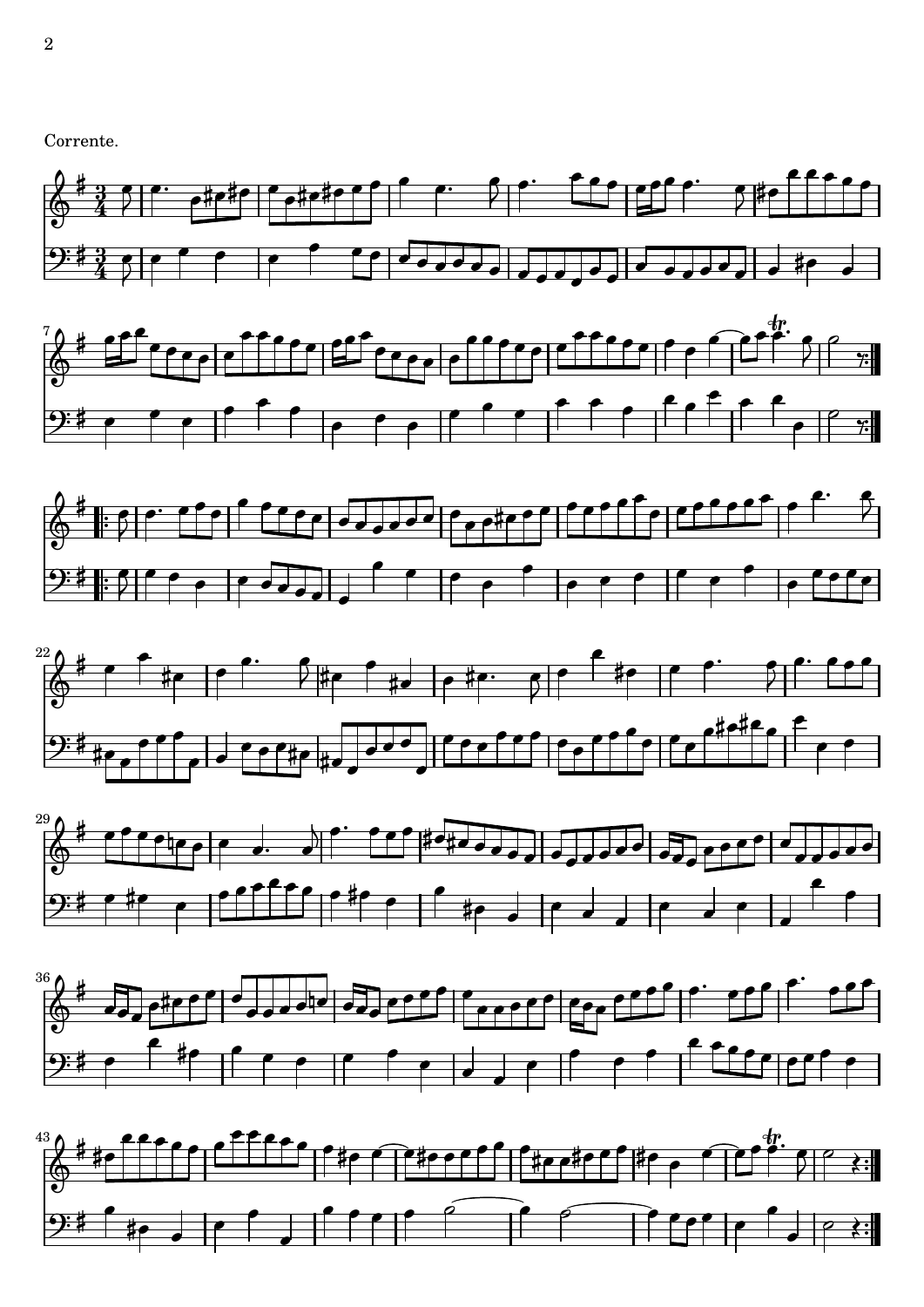Gigue.